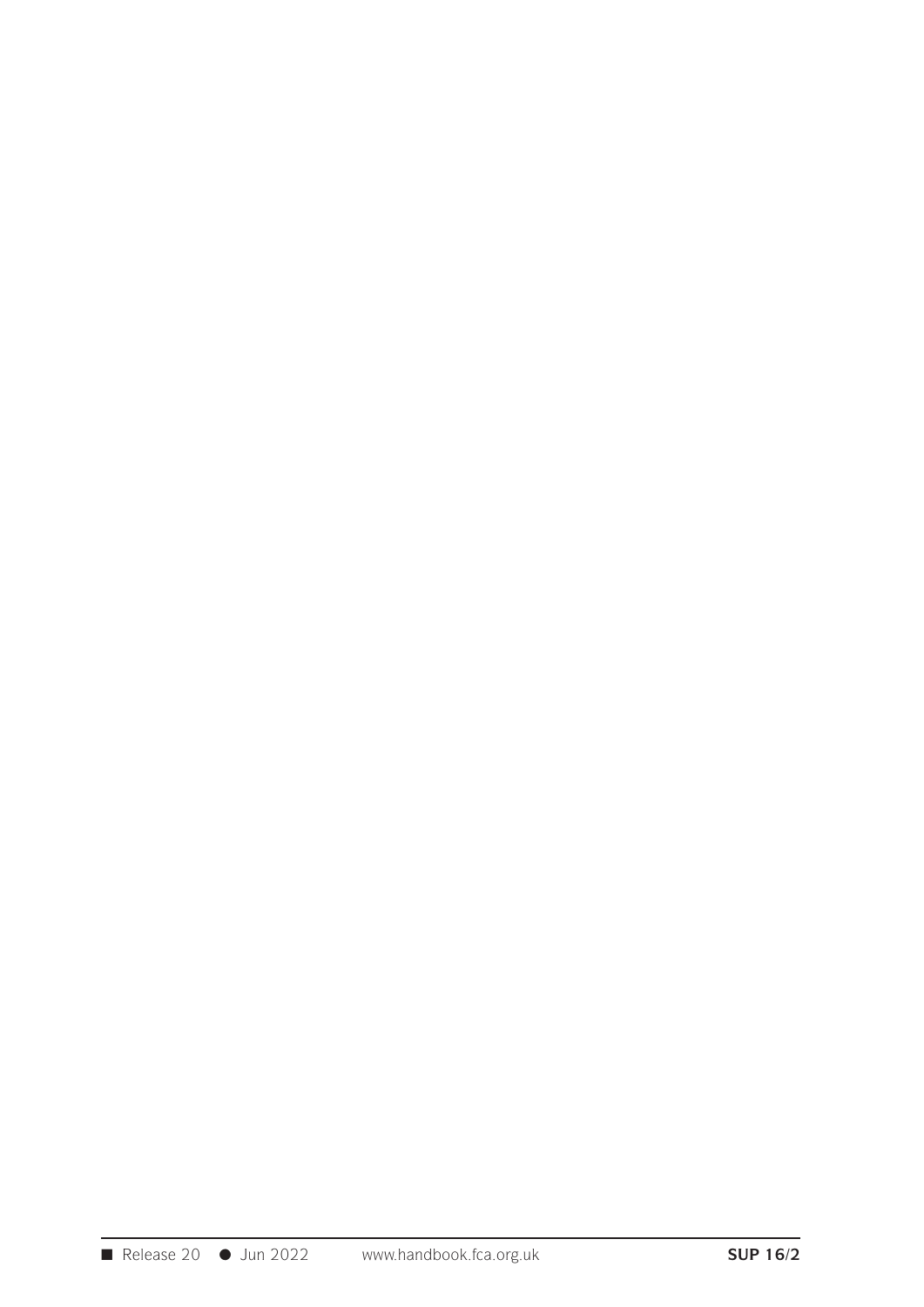## **16 : Reporting<br>
Annex<br>
Notes on completing FSA057 (Small Payment Institution Return)**

### **FSA057 Payment Services Directive Transactions**

### **Valuation**

FSA057 Payment Services Directive Transactions<br>Valuation<br>Firms should follow their normal accounting practice wherever possible.<br>Currency

### **Currency**

FSA057 Payment Services Directive Transactions<br>Firms should follow their normal accounting practice wherever possible.<br>Currency<br>Some questions require you to answer in GBP, whilst some require you to answer in EUR.<br>•Elemen

- 
- 
- 

Filements 11 to 13 should be completed in GBP.<br>
Filement 15 should be completed in EUR.<br>
Filement 2 should be answered in EUR and GBP.<br>
The exchange rate entered at element 14 should be used throughout the return to conver •Element 11 to 13 should be completed in GBP.<br>•Element 15 should be completed in EUR.<br>•Element 2 should be answered in EUR and GBP.<br>The exchange rate entered at element 14 should be used throughout the return to convert GB **Element 15 sh**<br>**Data element 2 sho**<br>The exchange rate enter<br>where required.<br>Data elements<br>These are referred to b •Element 2 should be answered in EUR and GBP.<br>The exchange rate entered at element 14 should be used throughout the return to convert GBP to EUR<br>where required.<br>Data elements<br>These are referred to by row first, then by col The exchange rate e<br>where required.<br>Data elements<br>These are referred t<br>2 in column A.<br>INTRODUCTORY MA

Where required.<br> **Data elements**<br>
These are referred to by row first, the<br>
2 in column A.<br> **INTRODUCTORY MATTERS**<br> **Element 11A:** State, in GBP, the total

**Data elements**<br>These are referred to by row first, then by column, so data element 2A will be the element numbered<br>2 in column A.<br>**INTRODUCTORY MATTERS**<br>**Element 11A:** State, in GBP, the total income of the whole legal en reporting are referred to by row first, then by column, so data element 2A will be the element numbered<br>2 in column A.<br>INTRODUCTORY MATTERS<br>Element 11A: State, in GBP, the total income of the whole legal entity, across all 2 in column A.<br> **INTRODUCTORY MATTERS**<br> **Element 11A:** State, in GBP, the total income of the whole legal entity, across all activity, for the<br>
reporting period. Follow your firm's normal accounting practice when answering **INTRODUCTORY MATTERS**<br>**Element 11A:** State, in GBP, the total income of the whole legal entity, across all activity, for the<br>reporting period. Follow your firm's normal accounting practice when answering this question (i. **INTRODUCTORY MATTERS**<br>**Element 11A:** State, in GBP, the total income of the whole legal entity, across all active<br>porting period. Follow your firm's normal accounting practice when answering this<br>should be the same figure

reporting period. Operating profit or loss is calculated after ordinary operating expenses are deducted<br>from the gross profit, but before interest, tax, dividend payments and any extraordinary items are reporting period. Follow your firm's normal accounting practice when answering this question (i.e. this<br>should be the same figure as the total income figure in your annual accounts).<br>**Element 12A:** State, in GBP, the total should be the same figure as the total income figure in your annual accounts).<br>**Element 12A:** State, in GBP, the total income for the reporting period which derived from payment<br>services. Follow your normal accounting prac deducted. Services. Follow your normal accounting practice when<br>**Element 13A:** State, in GBP, the total operating profit of<br>reporting period. Operating profit or loss is calculated<br>from the gross profit, but before interest, tax, di **Element 13A:** State, in GBP, the total operating profit or loss of the whole legal entity for the<br>reporting period. Operating profit or loss is calculated after ordinary operating expenses are deducted<br>from the gross prof

reporting period. Operating profit or loss is calculated after ordinary operating expenses are deducted<br>from the gross profit, but before interest, tax, dividend payments and any extraordinary items are<br>deducted.<br>**TRANSACT** FRANSACTION AND USER INFORMATION<br>FRANSACTION AND USER INFORMATION<br>FLEMENT AN: State the number of payment transactions executed by your firm during the reporting<br>period. This includes payment transactions executed by UK ag **TRANSACTION AND USER INFORMATION**<br> **Element 1A:** State the number of payment transactions executed by your firm during the reporting<br>
period. This includes payment transactions executed by UK agents of your firm. If your **Element 1A:** State the number of payment transactions executed by your firm during the reporting<br>period. This includes payment transactions executed by UK agents of your firm. If your firm was not<br>FCA authorised or regist Element 1A: State the number of payment transactions executed by your firm during the reporting<br>period. This includes payment transactions executed by UK agents of your firm. If your firm was not<br>FCA authorised or register

period. This includes payment transactions executed by UK agents of your firm. If your firm was FCA authorised or registered for the entire year to which this return relates, you should only includes transactions made sinc ec.europa.eu/budget/contracts\_grants/info\_contracts/inforeuro/index\_en.cfm transactions made since your firm was FCA authorised or registered.<br> **Element 14A:** Please provide the EUR equivalent value for 1 GBP to four decimal places. This should be<br>
the market rate as quoted by the European Centra **Element 14A:** Please provide the EUR equivalent value for 1 GBP to four decimal places. This should be<br>the market rate as quoted by the European Central Bank in place at the end of the reporting period.<br>The InforEuro webs

the market rate as quoted by the European Central Bank in place at the end of the reporting period.<br>The InforEuro website provides historical exchange rates on a month-by-month basis: http://<br>ec.europa.eu/budget/contracts\_ The InforEuro website provides historical exchange rates on a month-by-month basis: http://<br>ec.europa.eu/budget/contracts\_grants/info\_contracts/inforeuro/index\_en.cfm<br>Element 2: State the total amount (i.e. value) of all p Should enter the total gross value of the payment transactions, not the income generated by them.<br>
This figure should be provided in EUR and GBP.<br>
■ Release 20 ● Jun 2022 www.handbook.fca.org.uk **SUP 16 Annex 28D/1**